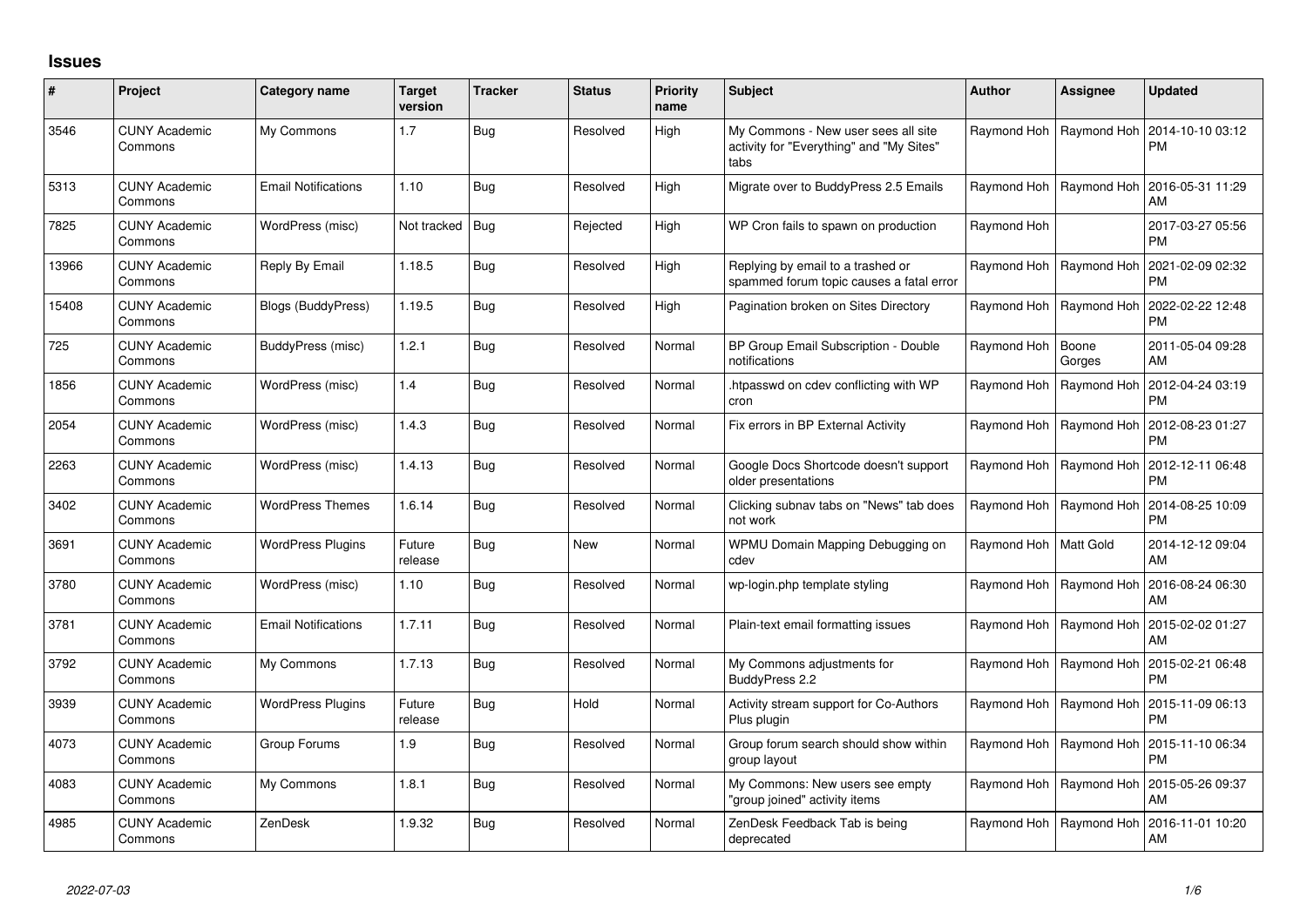| #     | Project                         | Category name              | <b>Target</b><br>version | <b>Tracker</b> | <b>Status</b> | <b>Priority</b><br>name | Subject                                                                                              | <b>Author</b>              | <b>Assignee</b>           | <b>Updated</b>                |
|-------|---------------------------------|----------------------------|--------------------------|----------------|---------------|-------------------------|------------------------------------------------------------------------------------------------------|----------------------------|---------------------------|-------------------------------|
| 5257  | <b>CUNY Academic</b><br>Commons | Social Paper               | 1.9.9                    | <b>Bug</b>     | Resolved      | Normal                  | Social Paper: Comment indicator<br>disappears after adding a comment to a<br>paragraph with no count |                            | Raymond Hoh   Raymond Hoh | 2016-02-25 03:07<br>РM        |
| 5652  | <b>CUNY Academic</b><br>Commons | <b>Email Notifications</b> | 1.10                     | <b>Bug</b>     | Resolved      | Normal                  | BP Email - Multiple Forum Post email<br>doesn't show content                                         |                            | Raymond Hoh   Raymond Hoh | 2016-06-27 04:14<br>PM        |
| 5836  | <b>CUNY Academic</b><br>Commons | Upgrades                   | 1.9.22                   | Bug            | Resolved      | Normal                  | Memcached caching strategy on new<br>server                                                          |                            | Raymond Hoh   Raymond Hoh | 2016-07-26 01:45<br><b>PM</b> |
| 5850  | <b>CUNY Academic</b><br>Commons | Server                     | 1.9.22                   | Bug            | Resolved      | Normal                  | New server -<br>\$_SERVER['REMOTE_ADDR'] using<br>private IP instead of user IP                      | Raymond Hoh   Raymond Hoh  |                           | 2016-07-29 02:42<br><b>PM</b> |
| 5975  | <b>CUNY Academic</b><br>Commons | <b>WordPress Plugins</b>   | 1.11                     | <b>Bug</b>     | Resolved      | Normal                  | Audit all mail plugins on the Commons                                                                | Raymond Hoh   Daniel Jones |                           | 2016-12-13 08:57<br><b>PM</b> |
| 6043  | <b>CUNY Academic</b><br>Commons | <b>Email Notifications</b> | 1.9.28                   | Bug            | Resolved      | Normal                  | Emails should not be sent to<br>noreply@commons.gc.cuny.edu                                          | Raymond Hoh   Raymond Hoh  |                           | 2016-09-19 05:33<br><b>PM</b> |
| 7217  | <b>CUNY Academic</b><br>Commons | Events                     | 1.10.6                   | <b>Bug</b>     | Resolved      | Normal                  | BP Event Organiser issues with WP 4.7<br>and Shortcake                                               |                            | Raymond Hoh   Raymond Hoh | 2016-12-21 11:57<br><b>PM</b> |
| 7815  | <b>CUNY Academic</b><br>Commons | Reply By Email             | 1.10.14                  | Bug            | Resolved      | Normal                  | RBE "Connect" button hangs                                                                           |                            | Raymond Hoh   Raymond Hoh | 2017-03-21 12:59<br><b>PM</b> |
| 8000  | <b>CUNY Academic</b><br>Commons | Reply By Email             | 1.10.17                  | Bug            | Resolved      | Normal                  | Issues with RBE email sent date                                                                      |                            | Raymond Hoh   Raymond Hoh | 2017-04-20 10:32<br>РM        |
| 8891  | <b>CUNY Academic</b><br>Commons | Reply By Email             | 1.12.1                   | Design/UX      | Resolved      | Normal                  | Usability improvements for RBE Forum<br>Attachments                                                  |                            | Raymond Hoh   Raymond Hoh | 2017-11-13 06:07<br>РM        |
| 9011  | <b>CUNY Academic</b><br>Commons | My Commons                 | 1.12.6                   | Bug            | Resolved      | Normal                  | My Commons - Fix "About My Commons"<br>link                                                          | Raymond Hoh   Raymond Hoh  |                           | 2018-01-09 11:13<br>AM        |
| 9066  | <b>CUNY Academic</b><br>Commons | Reply By Email             | 1.12.6                   | Bug            | Resolved      | Normal                  | RBE error email not firing for new topics<br>when attachment is too large                            | Raymond Hoh                | Raymond Hoh               | 2018-01-08 04:49<br><b>PM</b> |
| 9177  | <b>CUNY Academic</b><br>Commons | Social Paper               | 1.12.8                   | Bug            | Resolved      | Normal                  | Social Paper directory not showing any<br>papers                                                     | Raymond Hoh   Raymond Hoh  |                           | 2018-02-13 01:10<br>PM        |
| 9202  | <b>CUNY Academic</b><br>Commons | Reply By Email             | 1.12.8                   | <b>Bug</b>     | Resolved      | Normal                  | Attachment error emails missing topic<br>name                                                        |                            | Raymond Hoh   Raymond Hoh | 2018-02-13 10:49<br>AM        |
| 9203  | <b>CUNY Academic</b><br>Commons | Events                     | 1.12.8                   | <b>Bug</b>     | Resolved      | Normal                  | Filters on the "My Events > Calendar"<br>page no longer display                                      | Raymond Hoh                | Boone<br>Gorges           | 2018-02-12 09:40<br>РM        |
| 9486  | <b>CUNY Academic</b><br>Commons | Group Forums               | 1.12.11                  | <b>Bug</b>     | Resolved      | Normal                  | Revision logs show up when quoting a full   Raymond Hoh   Raymond Hoh<br>forum post                  |                            |                           | 2018-03-27 12:49<br>PM        |
| 9639  | <b>CUNY Academic</b><br>Commons | commonsinabox.org          | Not tracked   Bug        |                | Resolved      | Normal                  | Users having problems posting to the<br>forums                                                       | Raymond Hoh   Boone        | Gorges                    | 2018-04-20 11:37<br>AM        |
| 9810  | <b>CUNY Academic</b><br>Commons | <b>WordPress Plugins</b>   | 1.13.2                   | <b>Bug</b>     | Resolved      | Normal                  | Yoast SEO doesn't support the Guest<br>Authors feature of Co-Authors Plus                            |                            | Raymond Hoh   Raymond Hoh | 2018-05-22 11:56<br>AM        |
| 10421 | <b>CUNY Academic</b><br>Commons | Meta                       | 1.15                     | Feature        | Resolved      | Normal                  | Creative Commons license needs to be<br>updated?                                                     | Raymond Hoh   Matt Gold    |                           | 2019-05-07 02:30<br><b>PM</b> |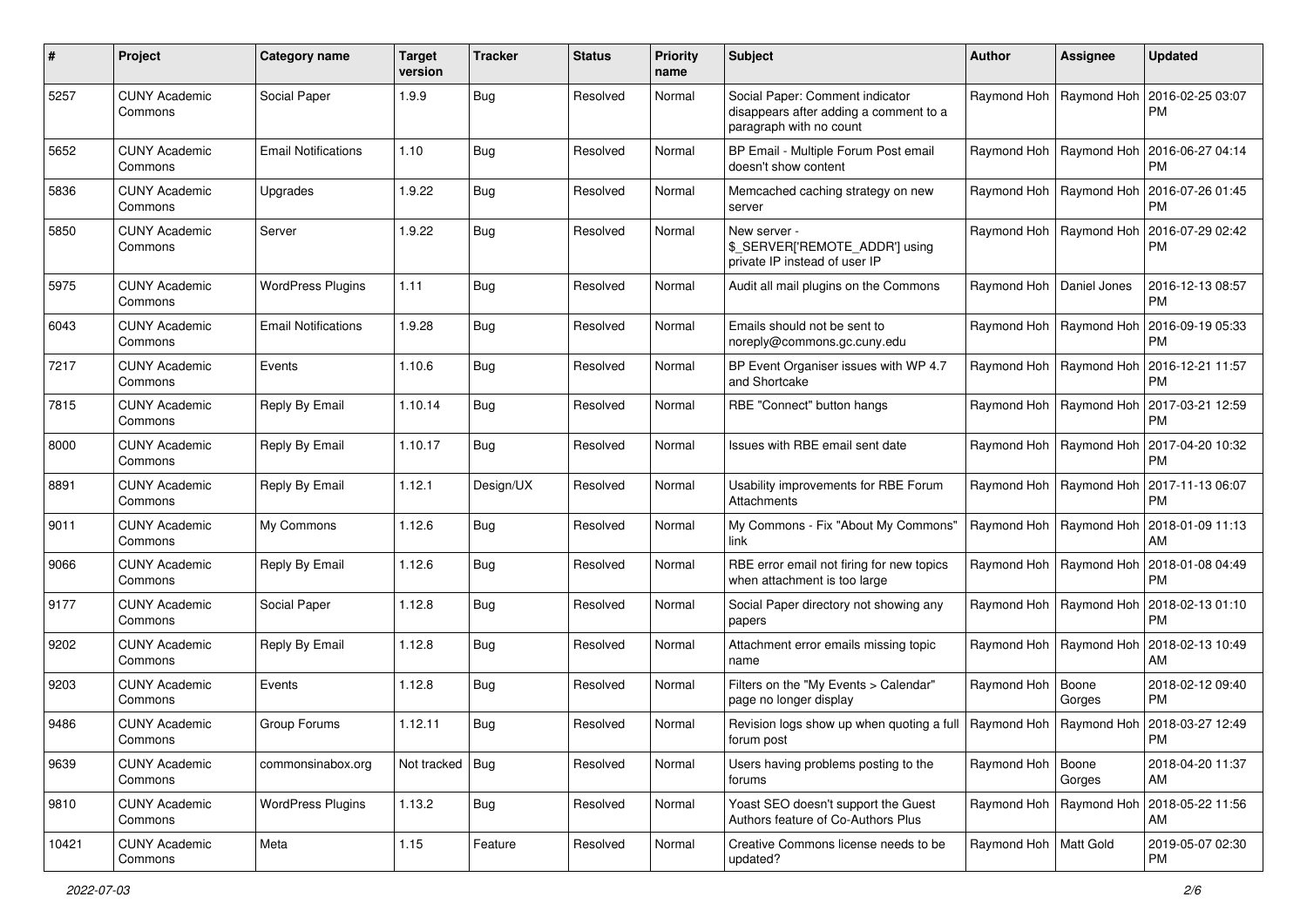| #     | Project                         | Category name              | <b>Target</b><br>version | <b>Tracker</b> | <b>Status</b> | <b>Priority</b><br>name | <b>Subject</b>                                                                | <b>Author</b> | Assignee                  | <b>Updated</b>                |
|-------|---------------------------------|----------------------------|--------------------------|----------------|---------------|-------------------------|-------------------------------------------------------------------------------|---------------|---------------------------|-------------------------------|
| 10564 | <b>CUNY Academic</b><br>Commons | <b>WordPress Plugins</b>   | 1.14.1                   | Bug            | Resolved      | Normal                  | PHP 7.2 Incompatibility Problems                                              | Raymond Hoh   | Raymond Hoh               | 2018-11-19 10:06<br>AM        |
| 11083 | CUNY Academic<br>Commons        | BuddyPress (misc)          | 1.14.6                   | <b>Bug</b>     | Resolved      | Normal                  | "My Settings > Export Data" page is blank                                     | Raymond Hoh   | Raymond Hoh               | 2019-02-12 12:08<br><b>PM</b> |
| 11164 | <b>CUNY Academic</b><br>Commons | Spam/Spam<br>Prevention    | 1.14.7                   | Bug            | Resolved      | Normal                  | Anonymous blog comments are empty                                             | Raymond Hoh   | Raymond Hoh               | 2019-02-26 02:04<br><b>PM</b> |
| 11243 | <b>CUNY Academic</b><br>Commons | BuddyPress (misc)          | Future<br>release        | <b>Bug</b>     | <b>New</b>    | Normal                  | Audit bp-custom.php                                                           | Raymond Hoh   | Raymond Hoh               | 2022-04-26 11:59<br>AM        |
| 11250 | <b>CUNY Academic</b><br>Commons | WordPress (misc)           | 1.14.11                  | Feature        | Resolved      | Normal                  | Update assets needed for GCDI site                                            | Raymond Hoh   | Raymond Hoh               | 2019-04-23 09:27<br>AM        |
| 11297 | <b>CUNY Academic</b><br>Commons | WordPress (misc)           | 1.14.11                  | Bug            | Resolved      | Normal                  | Two versions of the same plugin and<br>theme exist                            | Raymond Hoh   | Boone<br>Gorges           | 2019-04-23 10:44<br>AM        |
| 11335 | <b>CUNY Academic</b><br>Commons | <b>WordPress Plugins</b>   | 1.15                     | <b>Bug</b>     | Resolved      | Normal                  | Add mobile responsive styles for Creative<br>Commons license popup            | Raymond Hoh   | Raymond Hoh               | 2019-04-16 02:21<br><b>PM</b> |
| 11855 | <b>CUNY Academic</b><br>Commons | WordPress (misc)           | 1.15.10                  | <b>Bug</b>     | Resolved      | Normal                  | "More Privacy Options" message not<br>showing on login page                   | Raymond Hoh   | Raymond Hoh               | 2019-09-24 11:09<br>AM        |
| 11891 | <b>CUNY Academic</b><br>Commons | Events                     | 1.15.10                  | <b>Bug</b>     | Resolved      | Normal                  | Private group calendar iCal URLs should<br>be accessible without logging in   | Raymond Hoh   | Raymond Hoh               | 2019-09-24 11:09<br>AM        |
| 11998 | <b>CUNY Academic</b><br>Commons | <b>Email Notifications</b> | 1.15.12                  | Bug            | Resolved      | Normal                  | Groupblog post emails can potentially<br>contain the wrong content            | Raymond Hoh   | Raymond Hoh               | 2019-10-22 11:54<br>AM        |
| 12240 | <b>CUNY Academic</b><br>Commons | <b>WordPress Plugins</b>   | 1.16.3                   | <b>Bug</b>     | Resolved      | Normal                  | wp-ms-request-membership not added<br>properly as a git submodule             |               | Raymond Hoh   Raymond Hoh | 2019-12-27 01:05<br><b>PM</b> |
| 12551 | <b>CUNY Academic</b><br>Commons | WordPress (misc)           | 1.17.0                   | <b>Bug</b>     | Resolved      | Normal                  | Preparing for PHP 7.4                                                         | Raymond Hoh   |                           | 2020-07-14 01:13<br><b>PM</b> |
| 12594 | <b>CUNY Academic</b><br>Commons | <b>WordPress Plugins</b>   | 1.16.9                   | Bug            | Resolved      | Normal                  | Remove Backtype Connect plugin                                                | Raymond Hoh   | Raymond Hoh               | 2020-04-14 11:20<br>AM        |
| 12606 | <b>CUNY Academic</b><br>Commons | <b>WordPress Plugins</b>   | 1.16.9                   | Bug            | Resolved      | Normal                  | Disable PHP sessions for Custom<br>Sidebars plugin                            | Raymond Hoh   | Raymond Hoh               | 2020-04-14 11:20<br>AM        |
| 12654 | <b>CUNY Academic</b><br>Commons | <b>WordPress Plugins</b>   | 1.16.9                   | Feature        | Resolved      | Normal                  | Update Google Docs Shortcode to v0.5                                          | Raymond Hoh   | Raymond Hoh               | 2020-04-14 11:20<br>AM        |
| 12850 | <b>CUNY Academic</b><br>Commons | <b>WordPress Plugins</b>   | 1.16.14                  | Bug            | Resolved      | Normal                  | Event Tickets plugin calls<br>wp_cache_flush() after every ticket<br>addition | Raymond Hoh   | Raymond Hoh               | 2020-06-09 11:56<br>AM        |
| 13000 | <b>CUNY Academic</b><br>Commons | Accessibility              | 1.17.0                   | Feature        | Resolved      | Normal                  | New accessible email subscriptions panel                                      | Raymond Hoh   | Raymond Hoh               | 2020-07-28 11:09<br>AM        |
| 13332 | <b>CUNY Academic</b><br>Commons | Reply By Email             | 1.17.4                   | Bug            | Resolved      | Normal                  | 'Reply-To' email header can be corrupted<br>in WordPress 5.5                  | Raymond Hoh   | Raymond Hoh               | 2020-09-22 12:08<br><b>PM</b> |
| 13455 | CUNY Academic<br>Commons        | Domain Mapping             | 1.18.0                   | Bug            | Resolved      | Normal                  | Switch from WPMU Domain Mapping to<br>Mercator                                | Raymond Hoh   | Raymond Hoh               | 2020-12-08 11:18<br>AM        |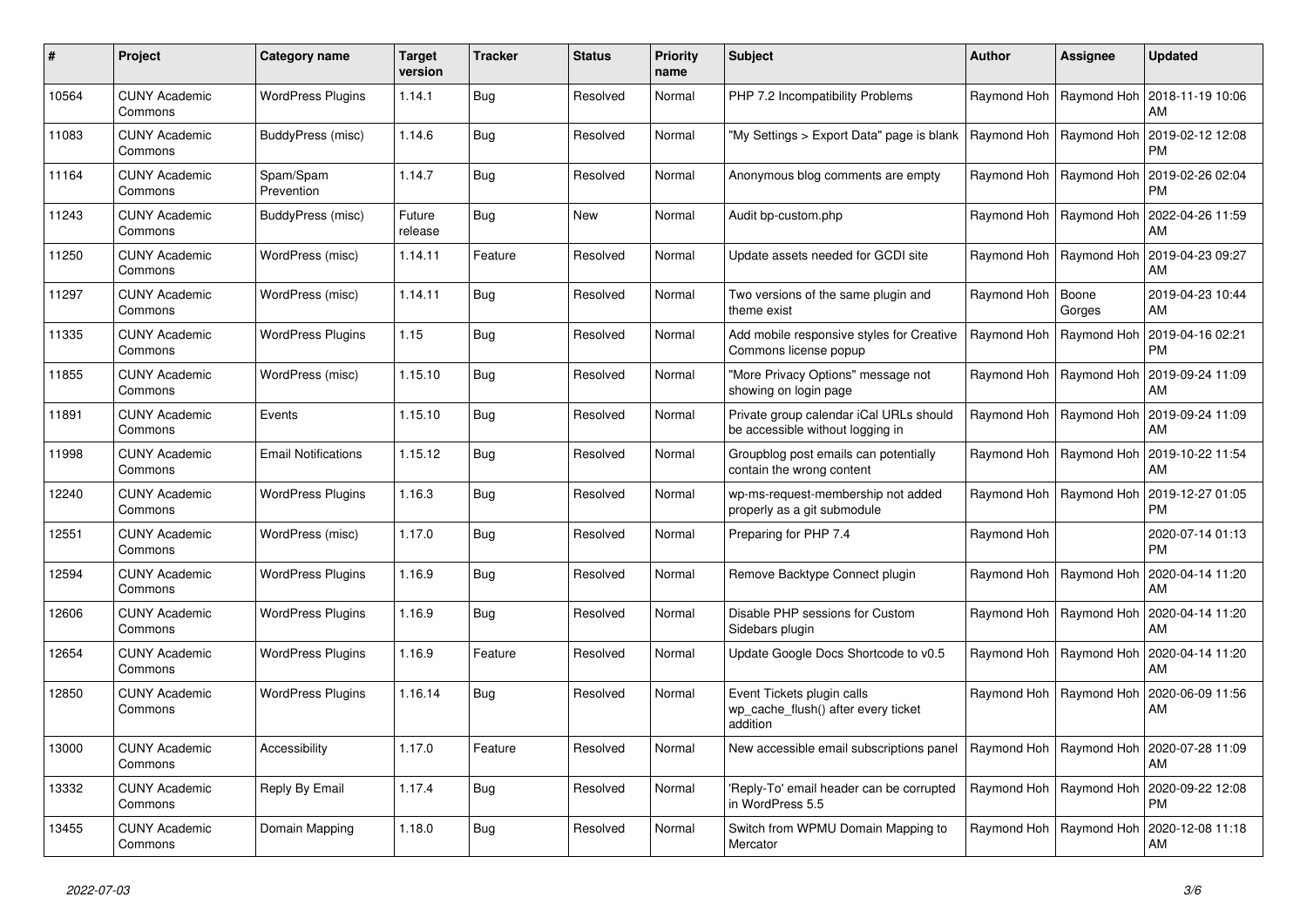| #     | Project                         | Category name                  | <b>Target</b><br>version | <b>Tracker</b> | <b>Status</b> | <b>Priority</b><br>name | Subject                                                                                              | Author      | Assignee                  | <b>Updated</b>                                            |
|-------|---------------------------------|--------------------------------|--------------------------|----------------|---------------|-------------------------|------------------------------------------------------------------------------------------------------|-------------|---------------------------|-----------------------------------------------------------|
| 13497 | <b>CUNY Academic</b><br>Commons | Internal Tools and<br>Workflow | 1.17.6                   | <b>Bug</b>     | Resolved      | Normal                  | Remove Elemental theme cache files                                                                   |             | Raymond Hoh   Raymond Hoh | 2020-10-27 11:00<br>AM                                    |
| 13721 | <b>CUNY Academic</b><br>Commons | <b>WordPress Plugins</b>       | 1.18.1                   | Bug            | Resolved      | Normal                  | Update Contact Form 7                                                                                |             | Raymond Hoh   Raymond Hoh | 2020-12-17 08:41<br><b>PM</b>                             |
| 13859 | CUNY Academic<br>Commons        | BuddyPress (misc)              | 1.18.3                   | Bug            | Resolved      | Normal                  | Reset current blog in BP MPO Activity<br>Filter plugin                                               | Raymond Hoh | Raymond Hoh               | 2021-01-26 04:43<br><b>PM</b>                             |
| 14223 | <b>CUNY Academic</b><br>Commons | BuddyPress (misc)              | 1.18.19                  | <b>Bug</b>     | Resolved      | Normal                  | Non-public site visibility change should<br>update all related site activity visibility to<br>hidden | Raymond Hoh | Raymond Hoh               | 2021-10-05 02:03<br>PM                                    |
| 14276 | <b>CUNY Academic</b><br>Commons | Cavalcade                      | Not tracked   Bug        |                | Deferred      | Normal                  | Increase number of workers in Cavalcade                                                              | Raymond Hoh | Raymond Hoh               | 2021-11-16 02:34<br><b>PM</b>                             |
| 14299 | <b>CUNY Academic</b><br>Commons | WordPress (misc)               | 1.18.8                   | <b>Bug</b>     | Resolved      | Normal                  | Remove Site Health scheduled task                                                                    |             | Raymond Hoh   Raymond Hoh | 2021-04-09 06:57<br><b>PM</b>                             |
| 14496 | <b>CUNY Academic</b><br>Commons | Domain Mapping                 | Future<br>release        | <b>Bug</b>     | New           | Normal                  | Mapped domain SSO uses third-party<br>cookies                                                        |             | Raymond Hoh   Raymond Hoh | 2021-05-24 04:03<br><b>PM</b>                             |
| 14704 | <b>CUNY Academic</b><br>Commons | Group Forums                   | 1.18.16                  | <b>Bug</b>     | Resolved      | Normal                  | Additional bbPress fixes                                                                             | Raymond Hoh | Raymond Hoh               | 2021-08-10 11:16<br>AM                                    |
| 14749 | <b>CUNY Academic</b><br>Commons | DiRT Integration               | 1.18.18                  | <b>Bug</b>     | Resolved      | Normal                  | 'Digital Research Tools" adminbar item<br>should not show when logged out                            |             | Raymond Hoh   Raymond Hoh | 2021-09-07 11:51<br>AM                                    |
| 14908 | <b>CUNY Academic</b><br>Commons | Performance                    |                          | <b>Bug</b>     | New           | Normal                  | Stale object cache on cdev                                                                           | Raymond Hoh | Boone<br>Gorges           | 2021-12-07 09:45<br>AM                                    |
| 14909 | <b>CUNY Academic</b><br>Commons | Performance                    | 1.19.0                   | <b>Bug</b>     | Resolved      | Normal                  | Reducing DB queries and asset loading<br>on the main site                                            | Raymond Hoh | Raymond Hoh               | 2022-01-04 10:30<br>AM                                    |
| 14945 | <b>CUNY Academic</b><br>Commons | Home Page                      | 1.19.0                   | <b>Bug</b>     | Resolved      | Normal                  | Fix News page display after new header<br>and footer                                                 | Raymond Hoh | Raymond Hoh               | 2022-01-04 11:20<br>AM                                    |
| 15029 | <b>CUNY Academic</b><br>Commons | Social Paper                   | 1.18.24                  | <b>Bug</b>     | Resolved      | Normal                  | Social papers with post passwords should<br>not record 'new_cacsp_edit' activity items               |             | Raymond Hoh   Raymond Hoh | 2021-12-02 04:15<br><b>PM</b>                             |
| 15127 | <b>CUNY Academic</b><br>Commons | Accessibility                  | 1.19.1                   | Bug            | Resolved      | Normal                  | Homepage accessibility enhancements                                                                  |             | Raymond Hoh   Raymond Hoh | 2022-01-11 04:41<br><b>PM</b>                             |
| 15144 | <b>CUNY Academic</b><br>Commons | Performance                    | 1.19.1                   | <b>Bug</b>     | Resolved      | Normal                  | Move logged-in user checks for bbPress<br>BP Notification Grabber later down the<br>page             |             | Raymond Hoh   Raymond Hoh | 2022-01-11 04:41<br><b>PM</b>                             |
| 15145 | CUNY Academic<br>Commons        | Layout                         | 1.19.1                   | Bug            | Resolved      | Normal                  | Sitewide footer navigation shows all<br>sub-menu items instead of just primary<br>ones               |             |                           | Raymond Hoh   Raymond Hoh   2022-01-04 08:09<br>PM        |
| 15175 | <b>CUNY Academic</b><br>Commons | BuddyPress (misc)              | 1.19.1                   | Bug            | Resolved      | Normal                  | "Load More" button not working correctly<br>on a user's "Commons Profile > Activity"<br>page         |             |                           | Raymond Hoh   Raymond Hoh   2022-01-11 04:41<br><b>PM</b> |
| 15213 | <b>CUNY Academic</b><br>Commons | Layout                         | 1.19.2                   | Bug            | Resolved      | Normal                  | Layout for some group interior pages not<br>floating to the right                                    |             |                           | Raymond Hoh   Raymond Hoh   2022-01-24 06:59<br><b>PM</b> |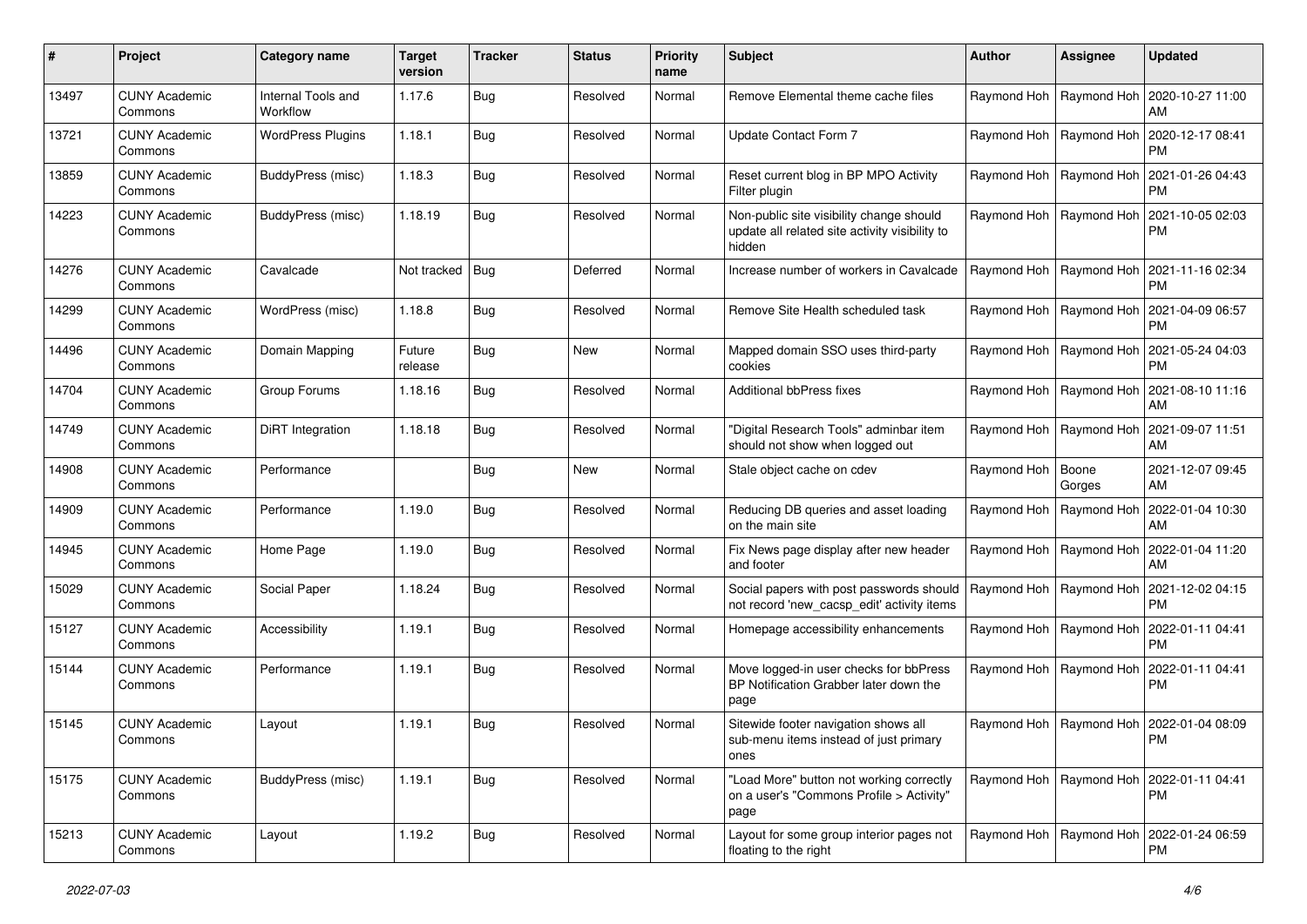| #     | Project                         | Category name            | <b>Target</b><br>version | <b>Tracker</b> | <b>Status</b> | <b>Priority</b><br>name | <b>Subject</b>                                                                                    | <b>Author</b>             | Assignee                  | <b>Updated</b>                |
|-------|---------------------------------|--------------------------|--------------------------|----------------|---------------|-------------------------|---------------------------------------------------------------------------------------------------|---------------------------|---------------------------|-------------------------------|
| 15215 | <b>CUNY Academic</b><br>Commons | BuddyPress (misc)        | 1.19.2                   | <b>Bug</b>     | Resolved      | Normal                  | bbPress adds 'no-js' body CSS class, but<br>doesn't remove the class on all pages                 |                           | Raymond Hoh   Raymond Hoh | 2022-01-25 11:33<br>AM        |
| 15216 | <b>CUNY Academic</b><br>Commons | BuddyPress (misc)        | 1.19.2                   | Bug            | Resolved      | Normal                  | Blog posts and comments from private<br>sites shouldn't be visible in sitewide<br>activity stream |                           | Raymond Hoh   Raymond Hoh | 2022-01-25 11:33<br>AM        |
| 15254 | <b>CUNY Academic</b><br>Commons | <b>WordPress Plugins</b> | 1.19.3                   | Bug            | Resolved      | Normal                  | Event Tickets plugin can create new user<br>accounts and bypass BuddyPress<br>registration        |                           | Raymond Hoh   Raymond Hoh | 2022-02-08 02:38<br><b>PM</b> |
| 15369 | <b>CUNY Academic</b><br>Commons | Blogs (BuddyPress)       | 2.0.0                    | Design/UX      | Resolved      | Normal                  | "Add Site Icon" overlay on Sites Directory<br>page                                                |                           | Raymond Hoh   Raymond Hoh | 2022-05-26 11:36<br>AM        |
| 15480 | <b>CUNY Academic</b><br>Commons | Home Page                | 1.19.5                   | <b>Bug</b>     | Resolved      | Normal                  | Ensure homepage caches are cleared<br>when blog posts are published on other<br>sites             | Raymond Hoh   Raymond Hoh |                           | 2022-03-08 12:26<br><b>PM</b> |
| 15677 | <b>CUNY Academic</b><br>Commons | BuddyPress (misc)        | 2.0.0                    | <b>Bug</b>     | Resolved      | Normal                  | Duplicate email template posts are being<br>created during a BuddyPress upgrade                   |                           | Raymond Hoh   Raymond Hoh | 2022-05-26 11:36<br>AM        |
| 15700 | <b>CUNY Academic</b><br>Commons | WordPress (misc)         | 2.0.0                    | Feature        | Resolved      | Normal                  | Add leave site functionality to "Dashboard<br>> My Sites" in admin area                           | Raymond Hoh   Raymond Hoh |                           | 2022-05-26 11:36<br>AM        |
| 16176 | <b>CUNY Academic</b><br>Commons | Reply By Email           | Not tracked              | Bug            | Resolved      | Normal                  | Set up app password for GMail IMAP<br>account                                                     | Raymond Hoh               | Boone<br>Gorges           | 2022-05-31 05:53<br><b>PM</b> |
| 16177 | <b>CUNY Academic</b><br>Commons | Reply By Email           |                          | <b>Bug</b>     | <b>New</b>    | Normal                  | Switch to Inbound mode for RBE                                                                    |                           | Raymond Hoh   Raymond Hoh | 2022-05-30 04:32<br><b>PM</b> |
| 16255 | <b>CUNY Academic</b><br>Commons | WordPress (misc)         |                          | Bug            | <b>New</b>    | Normal                  | Need to define 'MULTISITE' constant in<br>wp-config.php                                           | Raymond Hoh               |                           | 2022-06-19 09:31<br>AM        |
| 16296 | <b>CUNY Academic</b><br>Commons | Home Page                | 2.0.2                    | Bug            | Resolved      | Normal                  | 'Visit Profile" link on Member Directory<br>page doesn't work properly                            | Raymond Hoh               | Raymond Hoh               | 2022-06-29 11:31<br>AM        |
| 16313 | <b>CUNY Academic</b><br>Commons | Social Paper             | 2.0.2                    | Bug            | Resolved      | Normal                  | "My Papers" admin nav should be<br>removed for users without any papers                           |                           | Raymond Hoh   Raymond Hoh | 2022-06-29 11:31<br>AM        |
| 16319 | <b>CUNY Academic</b><br>Commons | <b>WordPress Plugins</b> | 2.0.3                    | Bug            | <b>New</b>    | Normal                  | Request for Events Calendar Pro 5.14.2<br>update                                                  |                           | Raymond Hoh   Raymond Hoh | 2022-07-01 04:16<br><b>PM</b> |
| 776   | <b>CUNY Academic</b><br>Commons | BuddyPress (misc)        | 1.2.3                    | Bug            | Resolved      | Low                     | Make sure Blog Authors menu doesn't<br>overflow off visible screen                                | Raymond Hoh   Raymond Hoh |                           | 2011-06-02 09:18<br>AM        |
| 787   | <b>CUNY Academic</b><br>Commons | WordPress (misc)         | 1.3                      | Bug            | Resolved      | Low                     | bp-nelo/footer.php - Remove<br>'get_option('tn_wpmu_goggle_code')" line                           | Raymond Hoh               | Boone<br>Gorges           | 2011-06-06 09:37<br>AM        |
| 788   | <b>CUNY Academic</b><br>Commons | WordPress (misc)         | 1.2.3                    | <b>Bug</b>     | Resolved      | Low                     | bp-nelo/functions.php - Remove<br>redundant BP textdomain call                                    | Raymond Hoh   Raymond Hoh |                           | 2011-06-02 05:05<br><b>PM</b> |
| 11013 | <b>NYCDH Community</b><br>Site  |                          |                          | <b>Bug</b>     | Resolved      | Normal                  | Convert subdomain install to subdirectory<br>install                                              | Raymond Hoh   Raymond Hoh |                           | 2019-05-21 11:07<br>AM        |
| 12827 | <b>NYCDH Community</b><br>Site  |                          |                          | Maintenance    | Resolved      | Normal                  | Events Calendar Pro and Filter Bar plugin<br>update                                               | Raymond Hoh               | Jesse<br>Merandy          | 2020-05-20 03:33<br>PM        |